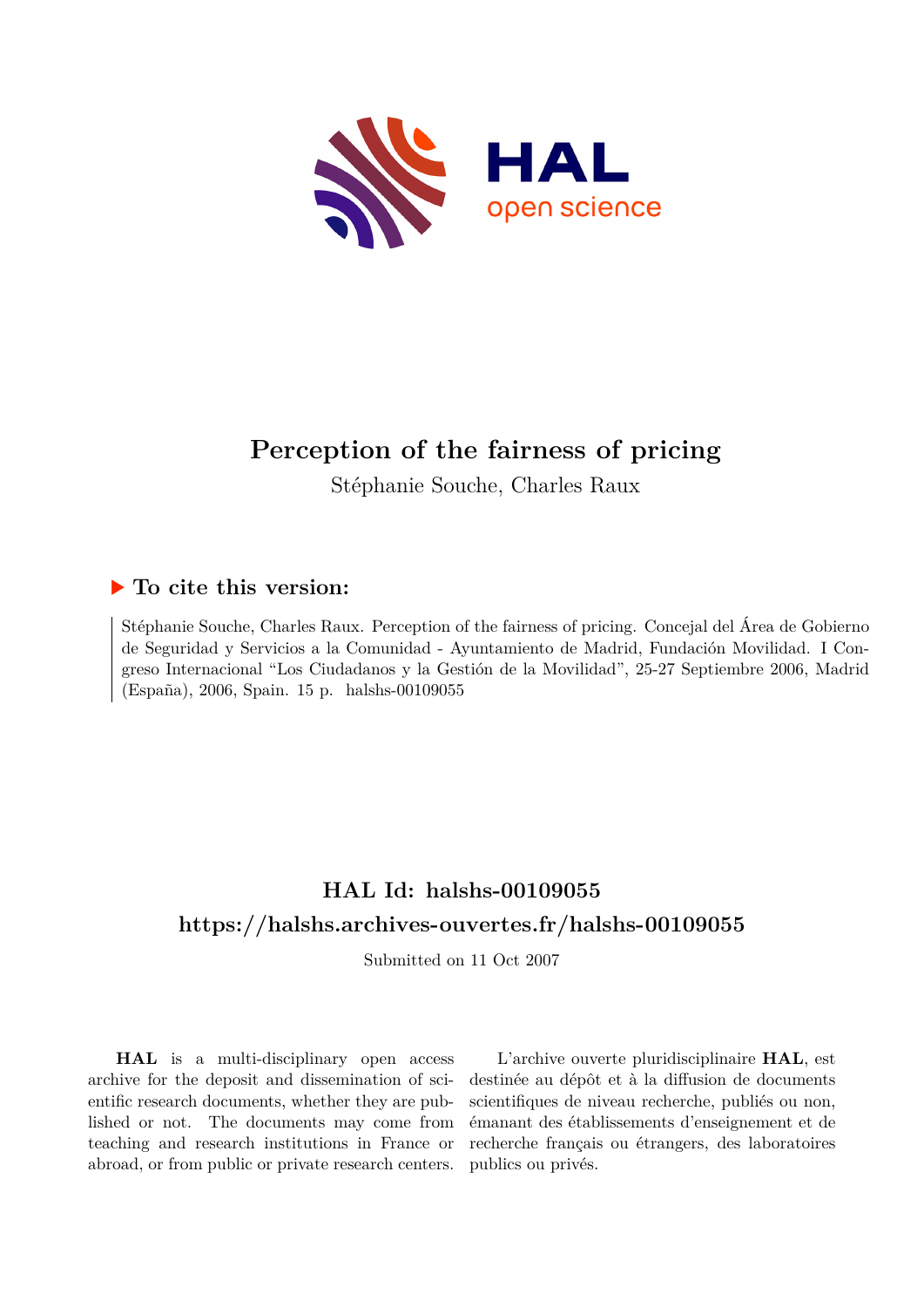Souche S., Raux C. Perception of the fairness of pricing. In : Concejal del Área de Gobierno de Seguridad y Servicios a la Comunidad - Ayuntamiento de Madrid, Fundación Movilidad. I Congreso Internacional "Los Ciudadanos y la Gestión de la Movilidad", 25-27 Septiembre 2006, Madrid (España), 15 p.

#### **PERCEPTION OF THE FAIRNESS OF PRICING.**

Charles Raux<sup>1</sup> and Stéphanie Souche<sup>2</sup> <sup>1</sup>Researcher and <sup>2</sup>Assistant Professor L.E.T. - LABORATOIRE D'ECONOMIE DES TRANSPORTS (CNRS, Université Lyon 2, ENTPE) ISH, 14 av Berthelot, 69363 Lyon (France) Phone : +33 472726457, Fax: +33 472726448 <sup>1</sup>E-mail: charles.raux@let.ish-lyon.cnrs.fr  ${}^{2}E$  mail: stanbonic soughe@let.ish lyon at  $E$ -mail: stephanie.souche@let.ish-lyon.cnrs.fr

#### **Abstract**

Regulation by means of price in order to remove excess demand is generally perceived as being unfair. This paper empirically tests different principles of regulation including lotteries, rationing, a moral rule and compensation.

We start from the postulate that the perception of the fairness of TGV and car park is important for a successful implementation. This perception is analysed through the results of an attitudinal survey held in Lyons area in 2003 ( $N \approx 400$ ). We confirm that peak-period pricing as a means of limiting demand is overwhelmingly rejected. Administrative allocation and lotteries are also rejected. The reference transaction can also lead to rejection of waiting line. Price compensation is overwhelmingly considered to be fair and the right to this is demanded both from public or private sector monopoly: it is possible therefore to reinstate pricing in the form of compensation.

Those surveyed express rather definite preferences for some principles of regulation (moral rule, compensation) to the detriment of pricing or even the administrative or traditional regulation (queuing). Ways of unfreezing the situation are identified, who could be exploited in order to form coalitions likely to support this kind of policy. Finally, certain dimensions of the equity are revealed through the analysis of the survey.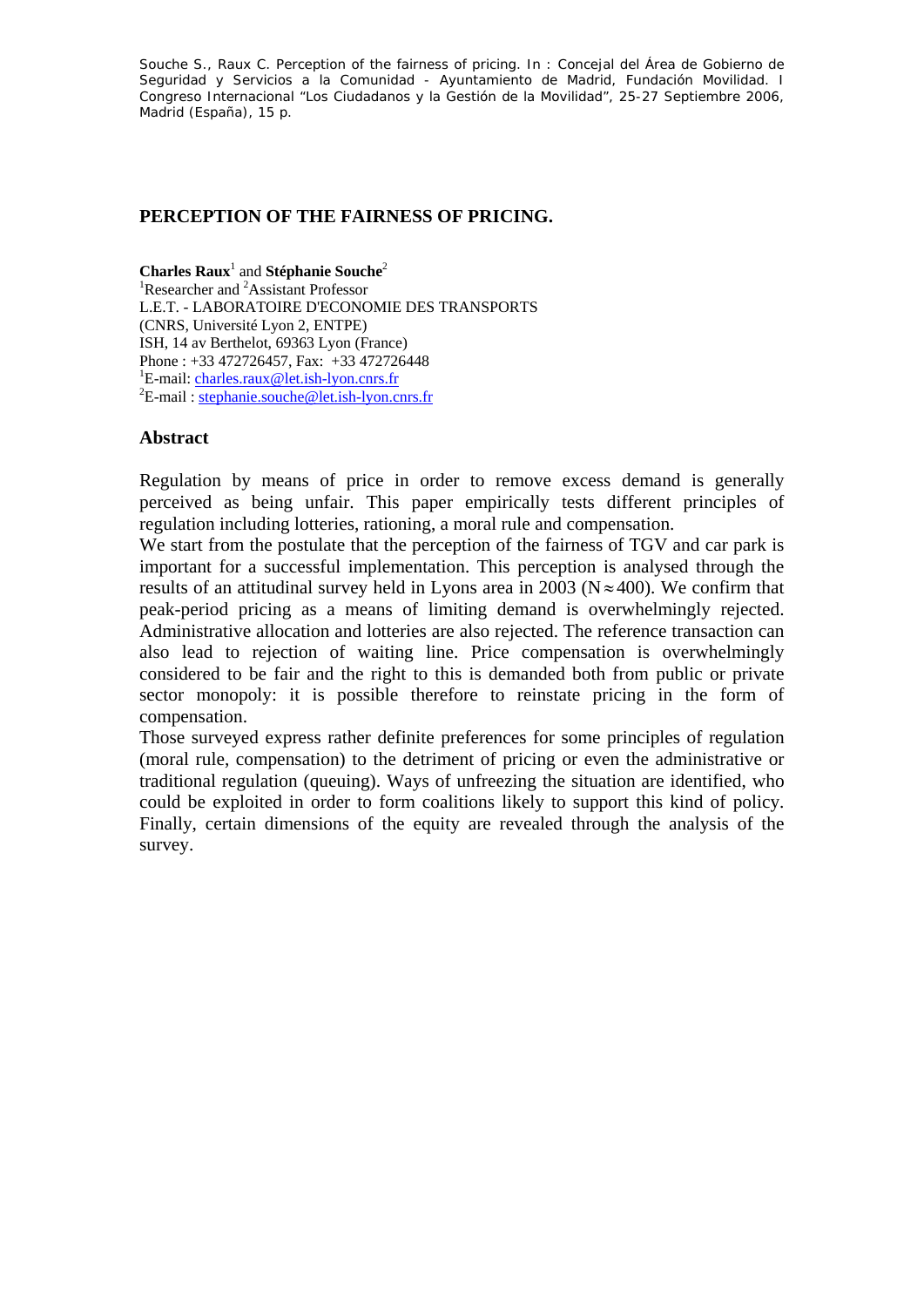# **1. INTRODUCTION**

Since the seminal work of Pareto (1927), Pigou (1920, 1947) and Samuelson (1947), standard economic theory has established that regulation by means of price is an efficient means of allocating a scarce resource. As Glazer and Lave (1996) and Brueckner (2002) have shown, this applies in all but very rare circumstances.

The issue of regulating access to scarce resources by prices is crucial for public goods which are subjected to congestion, for example in the transport sector where pricing is the accepted means of regulating congestion (Dupuit (1849), Pigou (1920), Vickrey (1963)).

This use of prices to eliminate excess demand can however be perceived as unfair when the exchange fails to take account of the reference transaction defined by Kahneman, Knestsch, and Thaler (KKT, 1986). Slightly provocatively, Frey and Pommerehne (1993), and Oberholzer-Gee and Weck-Hannemann (2002), hold that economists lay too much emphasis on the role of pricing as a means of regulation and argue that ethical considerations should be taken into account when attempting to gain acceptance for policies involving regulation by prices. Resistance to the introduction of new pricing measures is also observed in the transport sector (Raux and Souche, 2004).

This resistance has prompted us to test whether, in a context of scarce resources, regulation by prices is actually rejected by the population, and if so, to what extent. We shall attempt to test empirically different principles of regulation including lotteries, rationing, a moral rule and compensation in order to see if these receive more support than regulation by prices.

Our results partially invalidate the above findings from the literature. They confirm the role of the reference transaction and also show that other regulation principles may be considered to be less unfair, or even fairer, than pricing on its own.

Based on a survey of the empirical and theoretical literature we have formulated questions which we shall go on to test empirically. We shall then present the methodology used in the study which relates to situations in which the supply of rail transport and parking supply is scarce. Last, we shall set out our principal findings showing whether or not they validate our hypotheses.

# **2. LITERATURE SURVEY AND TESTED HYPOTHESES**

In a seminal paper on this topic, Kahneman, Knestsch, and Thaler (KKT, 1986) established, with empirical backing, the existence of a dual entitlement by which "transactors" have a right over the terms of the reference transaction while the firm also has a right over the reference profits.

Slightly provocatively, Frey and Pommerehne (FP, 1993) asked the following question: how can the regulation of excess demand by prices be considered to be unfair when economists recommend it as a principle? In the face of a situation where water is scarce, these authors identified and tested several procedures for allocating resources each of which implemented a different principle of justice. For the rationing of excess demand they found that a classical "first come, first served" procedure or an administrative procedure are considered fairer than a pricing procedure which consists of paying more for resources which have become scarce. On this basis, they conclude that economists should include moral or ethical aspects in their analysis if they wish to increase their ability to guide policy. In connection with a public good, Frey and Oberholzer-Gee (1996) have also shown that when it is necessary to decide on the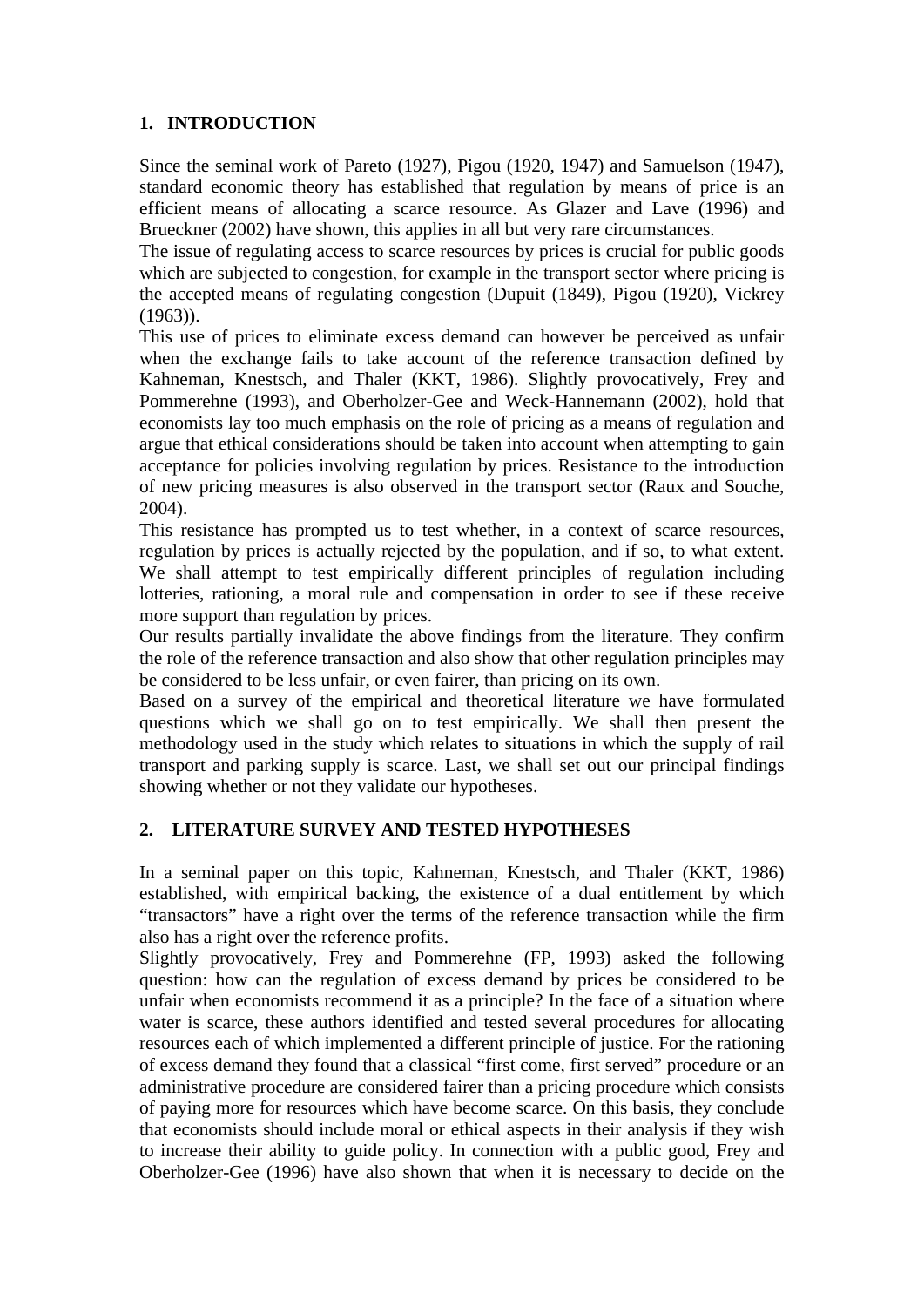siting of a public good which is not welcome locally, compensation is insufficient and procedures which are perceived as fair should play an essential role.

Vaidyanathan and Aggarwal (2003) reconsidered the dual entitlement in the reference transaction and showed that a price rise, even one which is justified on the grounds of costs, can be considered to be less fair when it is the result of a deliberate choice on the part of the vendor. Bolton et *al.* (2003) demonstrated that consumers are sensitive to certain reference points (past prices, competitors' prices, cost of the goods sold) but underestimate the effects of inflation: they overestimated the extent to which price differences are the result of vendor's profits and fail to take account of all the latter's costs.

On the basis of the persisting resistance to wider use of pricing for regulating excess demand in the case of transport for example, we firstly wished to test the current validity of the foregoing empirical results and secondly to explore further attitudes to certain principles of allocation. A number of questions emerged from our survey of the theoretical and empirical literature and we shall investigate these empirically.

The first question relates to the constancy of the rejection, highlighted by the literature survey, of the use of prices to allocate scarce resources. *Question 1: is the principle of allocating scarce resources by prices always rejected?*

Next, we attempted to explore more fully the terms of this rejection by investigating different situations in which the principle is implemented.

The first situation relates to whether the situation of excess demand is foreseeable or not. Frey and Pommerehne have shown that people are less averse to pricing in a recurring situation where they expect supply to be increased than in an exceptional situation where pricing serves to ration demand. For this reason it is important systematically to explore variations in attitudes according to whether the regulation measures are applied in a recurring or an exceptional situation.

Second, FP have shown that the regulation of excess demand by pricing, for example in the case of water sales at a tourist site, was more strongly rejected in the case of a public sector supplier than a private supplier. This question is important when a private operator is used to produce a public good, as is the case today with many public services and the increasing interest in public-private partnerships, for example for water or transport. *Question 2: is there a difference between a rejection of the principle of regulation by prices depending on whether the supplier belongs to the public or the private sector?* 

If rejection occurs, we can wonder if other procedures, whose underlying principles are easier to explain, would gain better acceptance. FP have shown, for example, that the rule of allocation by pricing was perceived as being less fair than a bureaucratic procedure in which the administration made allocations on the basis of its own judgment; on the other hand this rule was considered to be fairer than a random allocation procedure. Taylor et al. (2003) found that in the absence of a system of pricing, the lottery is generally more socially acceptable than queues. According to the economic theory of bureaucracy (Niskanen, 1971) the bureaucratic procedure is considered to be intrinsically particularly unfair. We can therefore assess the degree of acceptance of these procedures in order to use them as reference values for calibrating the other procedures. *Question 3: are lotteries or administrative allocation better accepted than regulation by prices as a means of dealing with excess demand?*

Another factor which may influence the perception of regulation by prices relates to the possibility of controlling the use of revenue. This is a principle of economic justice set forth by Zajac, in the context of the improper power of a monopoly: "The fewer the substitutes for a regulated or monopoly firm's output, and the more the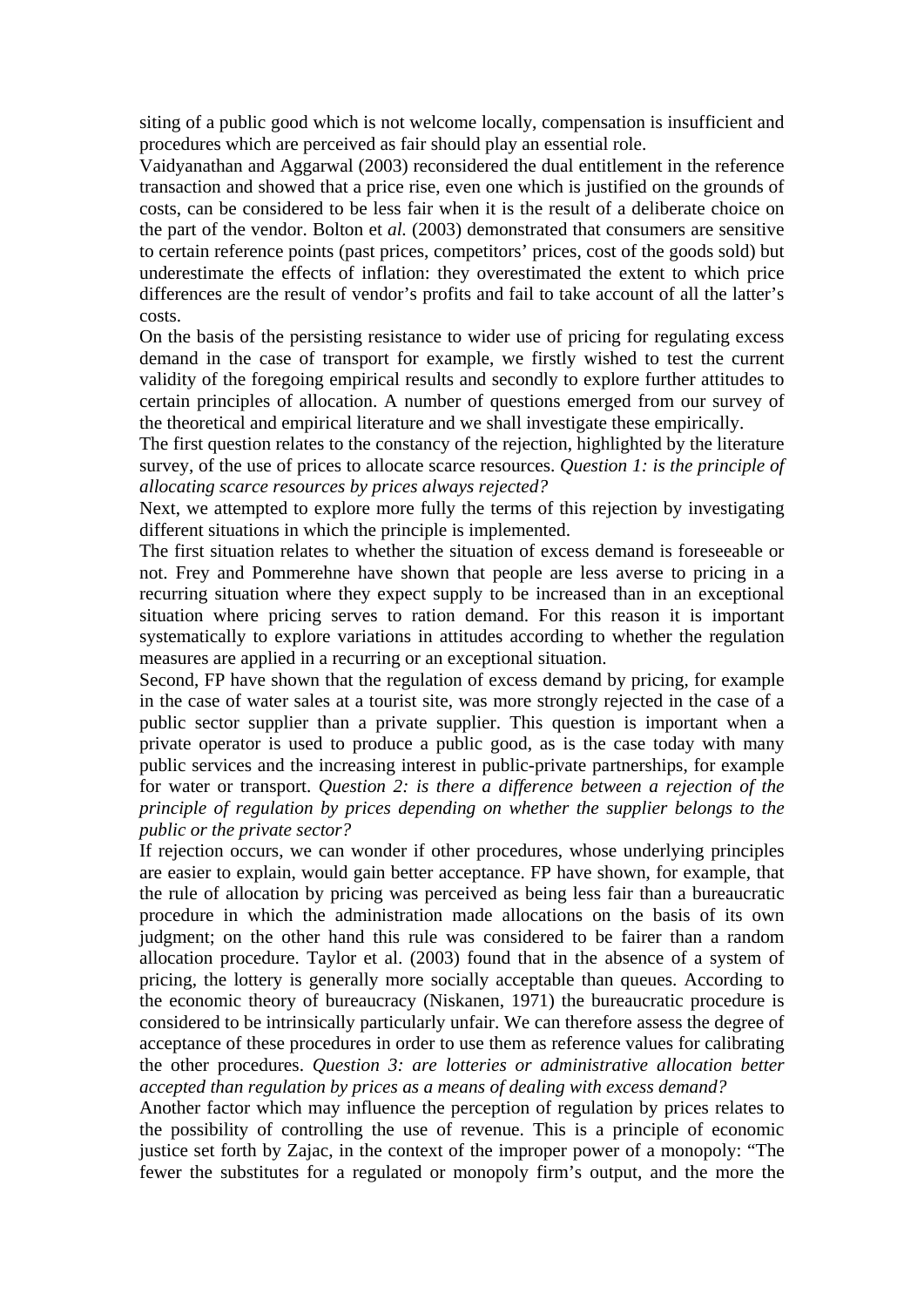output is considered an economic right, the more the public expects to exert control over the firm. Denial of control is considered unjust." (Zajac, 1995, p. 127). *Question 4: does the possibility of controlling the use of revenue derived from pricing moderate the rejection of regulation by prices?* 

With regard to the control of the use of revenue from pricing, given the results of Vaidyanathan and Aggarwal (2003) and Bolton et al (2003), it therefore seemed interesting to see whether the proposal of additional supply which justifies the price increase can modify negative attitudes to regulation by prices. *Question 5: can providing additional supply which is related to the price increase make this increase more acceptable?*

The question of compensation naturally arises. It has been established since the work of Hicks (1939) and Kaldor (1939) that in the context of a standard cost-benefit analysis, hypothetical compensation can justify a policy as long as the benefits accruing to the winners exceed the losses sustained by the losers. So, in principle, effective compensation could counterbalance the rejection of the mechanism of allocation by pricing. Lastly, Zajac's principles of economic justice include the right to insurance: "Society is expected to insure individuals against economic loss because of economic changes. Failure to insure is considered unfair." (Zajac, 1995, p. 123).

However, it seems that this principle of compensation will be rejected because the "compensated losers" feel that their votes are beings "bought" (the so-called "bribe effect") in order for the wealthy to be able to benefit from the goods which are thereby made available (Frey et al., 1996; Kunreuther and Easterling, 1996). This is why Oberholzer-Gee and Weck-Hannemann (2002) suggest that compensation should take a form which is like the purchase of votes as little as possible and attempt to reward those who are willing to reduce their consumption of the scare good in the same "dimension" as the loss because they make a contribution to improving collective wellfare. We have therefore attempted to test explicitly whether a compensation mechanism might change the attitude to the mechanism of allocation by pricing. *Question 6: does offering compensation which belongs to the same "dimension" to those whose demand has been removed improve acceptance of regulation by prices?* 

A last set of regulation principles represents what can be considered as the classical basis of the "reference transaction". These principles of regulation are widely used in all administrative or commercial departments: queueing (or the "first come, first served" procedure) is a form of rationing. Barzel (1974) shows that the redistribution of a good which is limited in quantity through queueing can be costly and does not systematically benefit the poor. Application of a moral rule, for example giving priority to persons with reduced mobility, may be based on Rawls' (1971) two principles of equality of chances and difference. *Question 7: are the principles which form the classical basis of the reference transaction such as queues and a moral rule, universally perceived as fair?* 

Last, in relation to these principles of allocation, in particular allocation by pricing, it is important to establish whether an individual's economic situation influences his/her attitude. Weitzman (1977) has shown that the relative efficiency of pricing or rationing for allocating a scarce resource to those who need it most depends on how the need in question and incomes are distributed. According to Sah (1987) the poor would gain more from rationing and the rich from the market. It is therefore legitimate to raise the issue of the relative extent to which attitudes are influenced by income and pricing. *Question 8: do attitudes vary according to the economic and social situation of individuals?*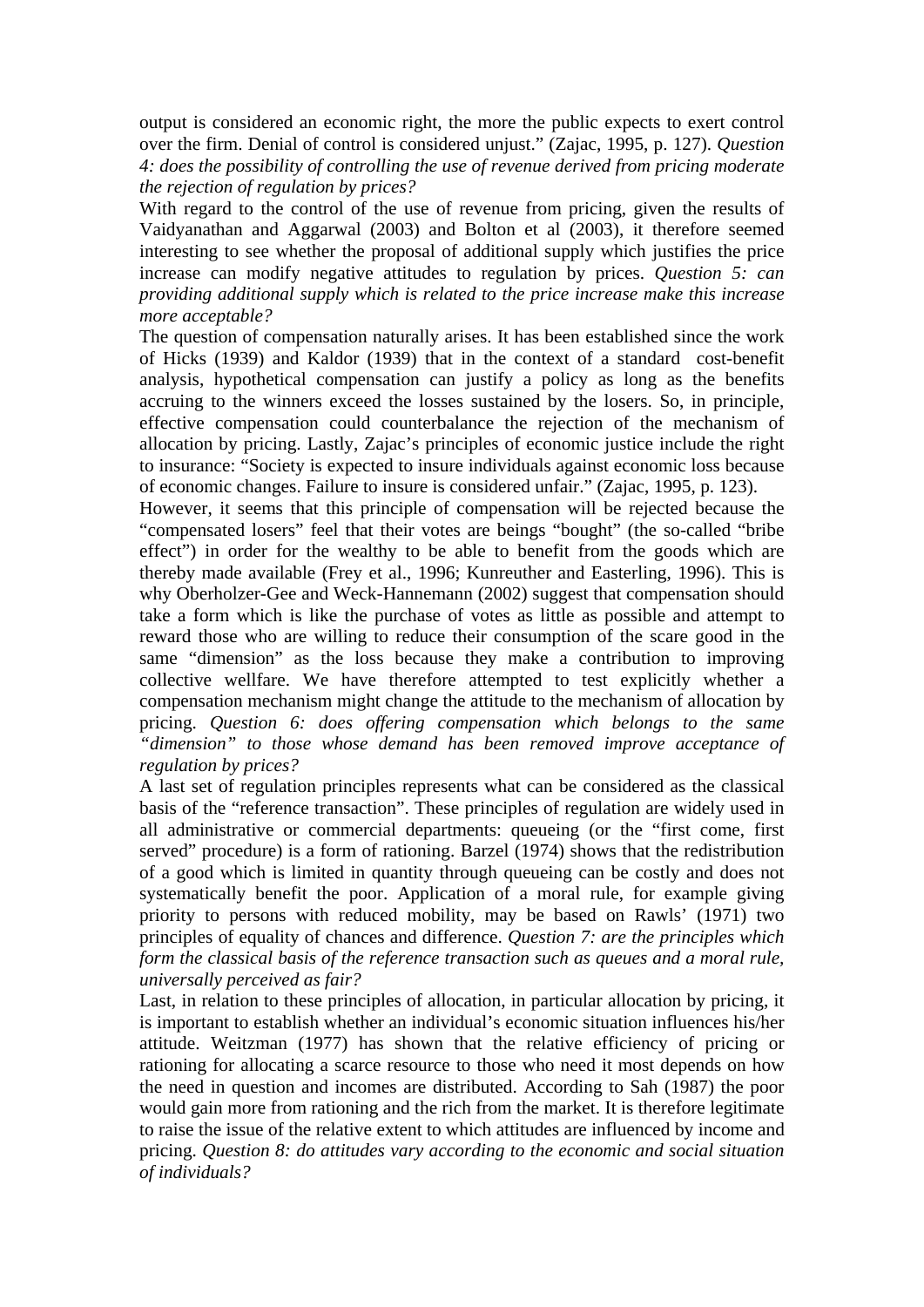The above questions have been the subject of an empirical investigation using the questionnaire and survey which we shall now describe.

# **3. METHODOLOGY**

The survey was conducted in January 2003 and involved face-to-face interviews of a sample of 400 persons who were representative<sup>i</sup> of the inhabitants of the Lyon conurbation (population 1.2 million). The respondents were told four different "stories". Although fictional, these stories described situations which were grounded in reality (the Paris-Lyon train or urban parking). Various solutions were proposed for solving excess demand and respondents were asked if they found each of the solutions essentially fair or essentially unfair<sup>ii</sup>.

Two of the stories involved the allocation of seats in the situations of excess demand in the case of the high speed train (TGV) between Paris and Lyon (450 km), which is operated by a public sector company, French National Railways (SNCF). As a general rule, only passengers with reservations can use this train. The first story describes an exceptional situation on a Friday evening: as a result of very bad weather (e.g. a snow storm), only one of the three scheduled trains was able to run. The second story describes a recurring situation of excess demand, in which rising demand has led to intolerable saturation of the service.

Two other stories dealt with the problem of assigning parking spaces at the car park of a firm with premises in the centre of a major city in which it is very difficult to find parking in the surrounding area. In one case, the situation was exceptional: construction work lasting several months was necessary in the car park which made two-thirds of the parking spaces temporarily unavailable. In the other case, the situation of excess demand was recurring, the firm was extending its premises by building over part of the existing car park.

Each respondent was only told two stories, one about the TGV and the other about parking; in addition, each was told only about the exceptional or the recurring situations. Consequently, each of the four stories was told to half the sample<sup>iii</sup>. The same regulation principles were proposed for each of the four stories.

The regulation principles we tested are based on the questions listed in the previous section. In addition, the scenarios proposed allowed us to test any differences in attitude between the public sector operator (SNCF in the case of the train) and the private sector operator (a company in the case of parking).

- "Peak period pricing with constant supply": for both the TGV and parking, the proposal to cope with excess demand was to pay an additional charge. In the case of parking, two alternative proposals were also made with regard to the allocation of revenue, in one case it was possible to exert control over its use: in one of the alternatives, the revenue was handed over to the firm, and in the other to the firm Works Council<sup>iv</sup>.
- The "unknown administrative rule": in the case of the TGV this consisted of letting the ticket inspectors allocate the available seats, and in the case of parking of letting either the firm management or the Works Council allocate the available seats. These last two alternatives enabled us also to test the impact of the ability to monitor the allocation of demand.
- A "lottery": this consisted of distributing the available seats on a random basis in the case of both the TGV and parking.
- "Peak period pricing with additional supply": in the case of the TGV, the operator was assumed to have run additional trains which were paid for by the increased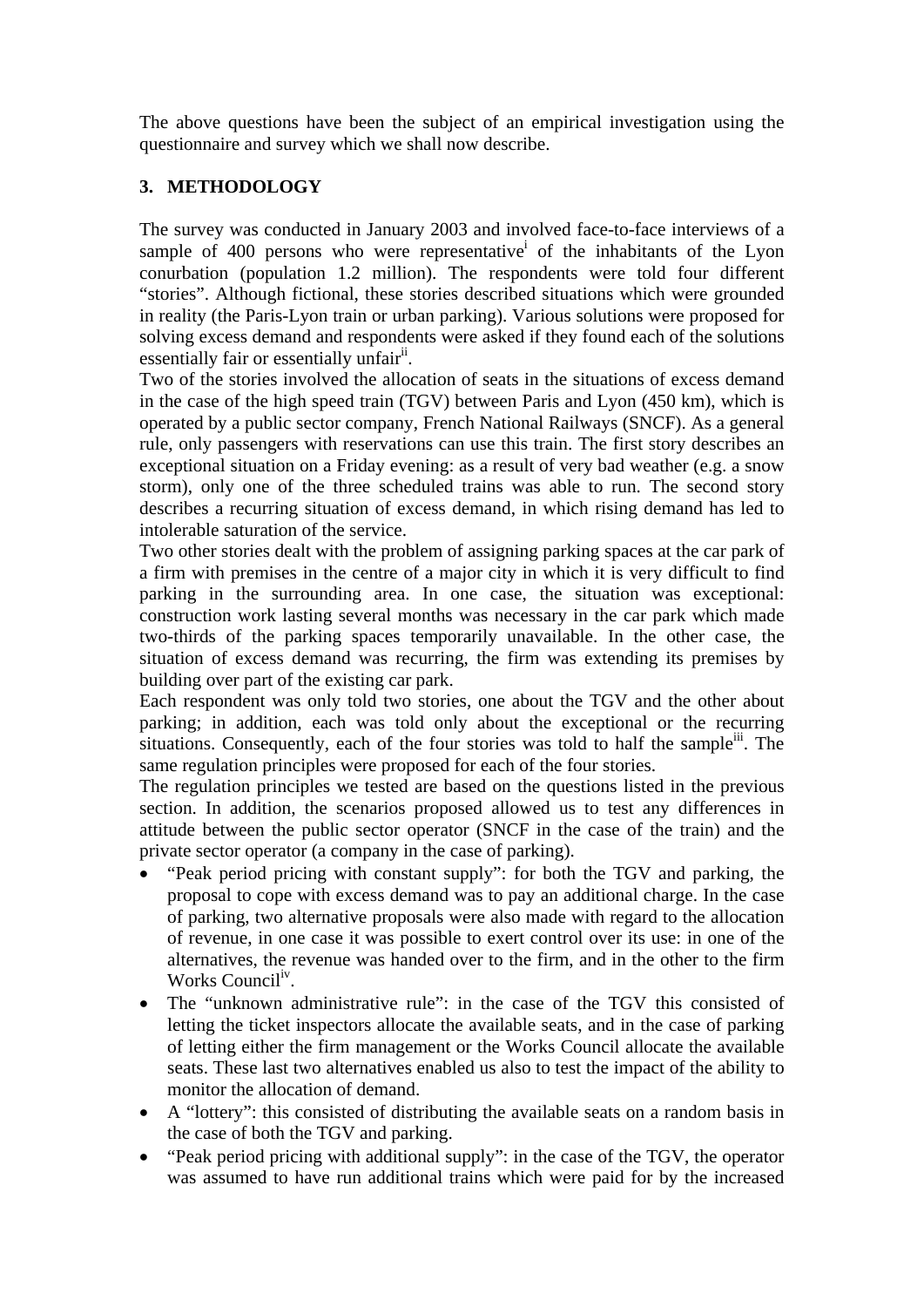price, while in the case of parking, the company rented additional parking spaces in a nearby car park.

- "Peak period pricing with compensation" in the case of the TGV, in the exceptional situation, the proposal was to compensate those who were willing to take the train the next day. In the case of recurring excess demand, we suggested reducing the price of the ticket below the normal price for those who were willing to leave earlier or later. In both situations for company parking, we proposed compensating those who were willing not to park in the firm's car park.
- "Queues": in the case of the TGV, the train was allowed to fill, and in the case of parking the car park was allowed to fill.
- A "moral rule": this consisted in both cases of giving priority to persons with reduced mobility (pregnant women, elderly and handicapped persons).

# **4. RESULTS**

## **The rejection of peak period pricing**

Peak period pricing with constant supply was overwhelmingly perceived to be unfair in all the situations. For example, for the TGV (10% fair, see v2 in Table 1 in the Appendix) and for parking when revenue adds to the firm's takings both in the exceptional situation (7% fair, see Table 2, v11) and the recurring situation (10% fair).

The situations described here all involve excess demand. However, this excess demand occurs in circumstances in which it is reasonable to assume that individuals consider to be outside their control. This view is supported by the fact that constant supply peak period pricing is significantly perceived as a little less unfair in the recurring situation (see Table 3, v2, in Appendix): it is as though, when faced by a reoccurrence of excess demand, individuals consider that the introduction of peak period pricing is less unacceptable because it would have been possible to take measures beforehand to avoid the peak.

#### **Exceptional administrative regulation**

For both the TGV and parking, exceptional administrative solutions in the form of an unknown administrative rule or a lottery are overwhelmingly rejected and considered to be barely less unfair than pricing (see Table 1, v4 and v5). This finding concurs with those of FP for the lottery, but is quite different for the unknown administrative rule as FP found the unknown administrative rule to be better accepted than pricing. In the case of parking, we wished to test whether there was a difference in attitudes according to the administration in charge of allocating available spaces. To do this, we made a distinction between the Management of the Firm (MF) and the Works Committee (WC). The decisions taken by the works committee could be influenced by members of the workforce who are elected to it by virtue of periodic elections and this can help create some hope of compensation which is absent when it is just the management of the firm that distributes parking spaces. However, contrary to our expectations, our findings indicate that there is no significant difference depending on whether the available spaces are allocated at the discretion of the firm or works committee (see Table 2, confidence intervals for the medians of the variables v16 and v17).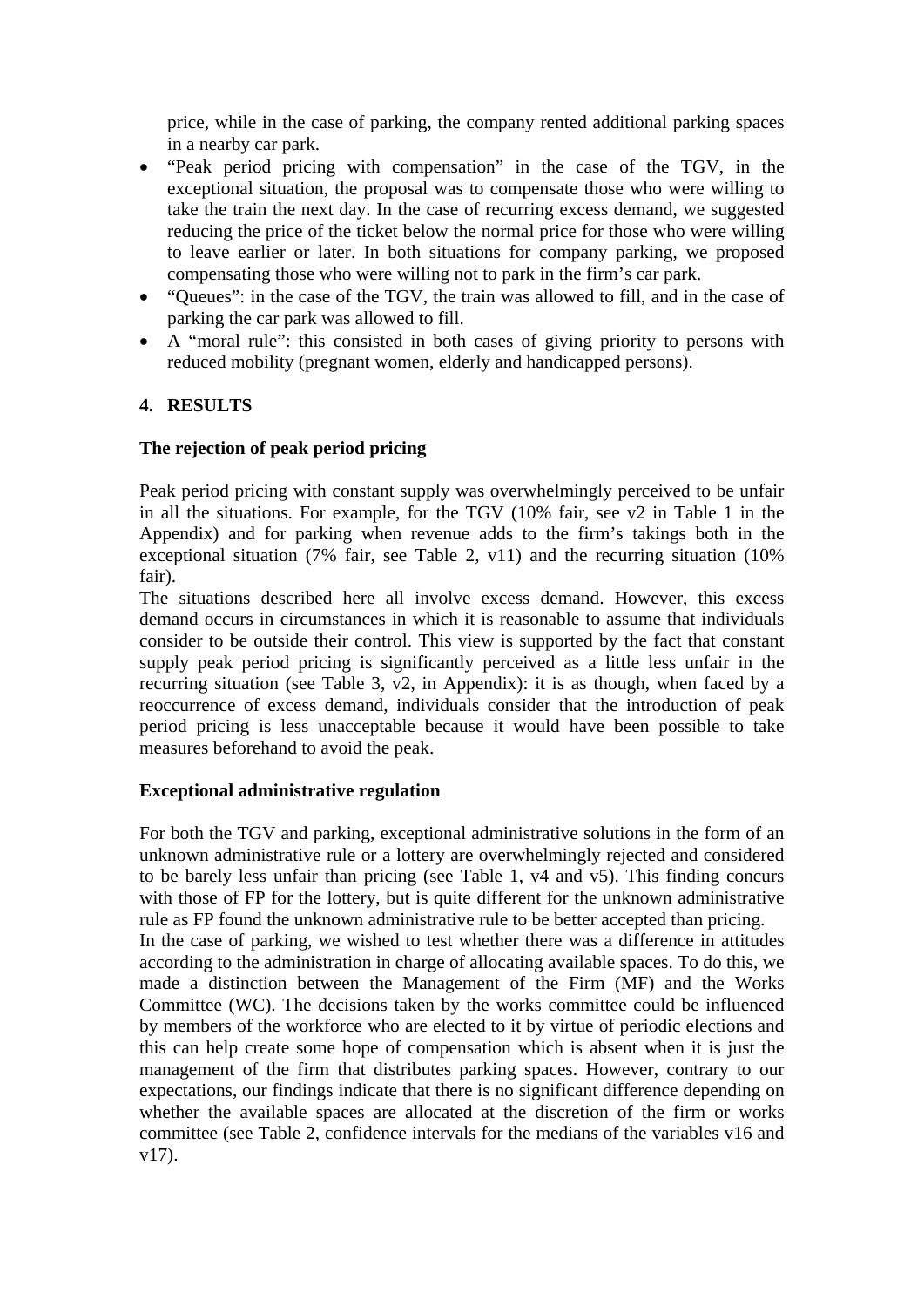To summarize, neither the activities of the inspector on the train, nor those of the management of the firm, nor those of the works committee find favour with the respondents. This rejection can be explained by the dominant position of the administrative authorities which are perceived as holding a monopoly of power. Individuals have no, or almost no, margin for manœuvre. As Zajac has explained (1995), use of a monopoly of power is perceived as being extremely unfair (see above).

Last, in the case of both TGV and parking, the lottery was widely rejected: we can interpret this as expressing strong risk aversion among individuals or as defiance in the face of an unusual procedure.

#### **The role of the allocation of revenue from pricing**

Do attitudes towards the pricing instrument vary according to how the revenue from it is allocated? We have attempted to establish this first of all by considering pricing with constant supply where revenue can be allocated in different ways. In the case of peak period pricing with constant supply the two alternatives for parking were allocation of revenue to the firm and allocation of revenue to the works committee.

Peak period pricing with constant supply is perceived as being significantly fairer when the revenue derived from pricing is handed over to the works committee  $(28\%$ in the case of recurring scarcity, 37% in the case of exceptional scarcity, see Table 2, v12) than when this revenue goes into the firm's coffers (10% in the case of recurring scarcity, 7% in the case of exceptional scarcity,  $v11$ <sup>y</sup>.

The first lesson we can draw from these results is that the rejection of peak period pricing with constant supply is not intractable. Negative attitudes can be significantly moderated by how the revenue is allocated, as shown by the example of parking.

As our starting point we can interpret these findings with reference to Zajac's principle of economic justice, in connection with the improper power of a monopoly (see above). In this case we have two types of monopoly, a public sector monopoly consisting of the railway company (SNCF), and a private sector monopoly consisting of the company that owns the car park. We can nevertheless see what the problem is with the monopoly. We should bear in mind that our results have shown that attitudes to peak period pricing are intensely negative whether the supplier belongs to the public sector (train) or the private sector (parking). These findings tend to show that negative attitudes to peak period pricing are not influenced by the public or private nature of the entity offering the good or service, as suggested by Frey and Pommerehne (1993), but more by where the revenue goes, as we have seen in the case of parking.

## **The increase in supply and the acceptability of pricing**

We also tested attitudes towards the pricing instrument in a second context in which the provision of additional supply, either in the form of extra trains or additional parking spaces, incurs additional costs, which may provide a rational justification for price increases. It should not be forgotten that in the case of the parking scenario, the firm was assumed to have rented the lacking parking spaces in a nearby private car park and made those of its employees who used their cars cover the cost of this (v20). In the case of the TGV, the railway company (the SNCF) was assumed to have paid for extra trains which were funded by charging extra for tickets (v8).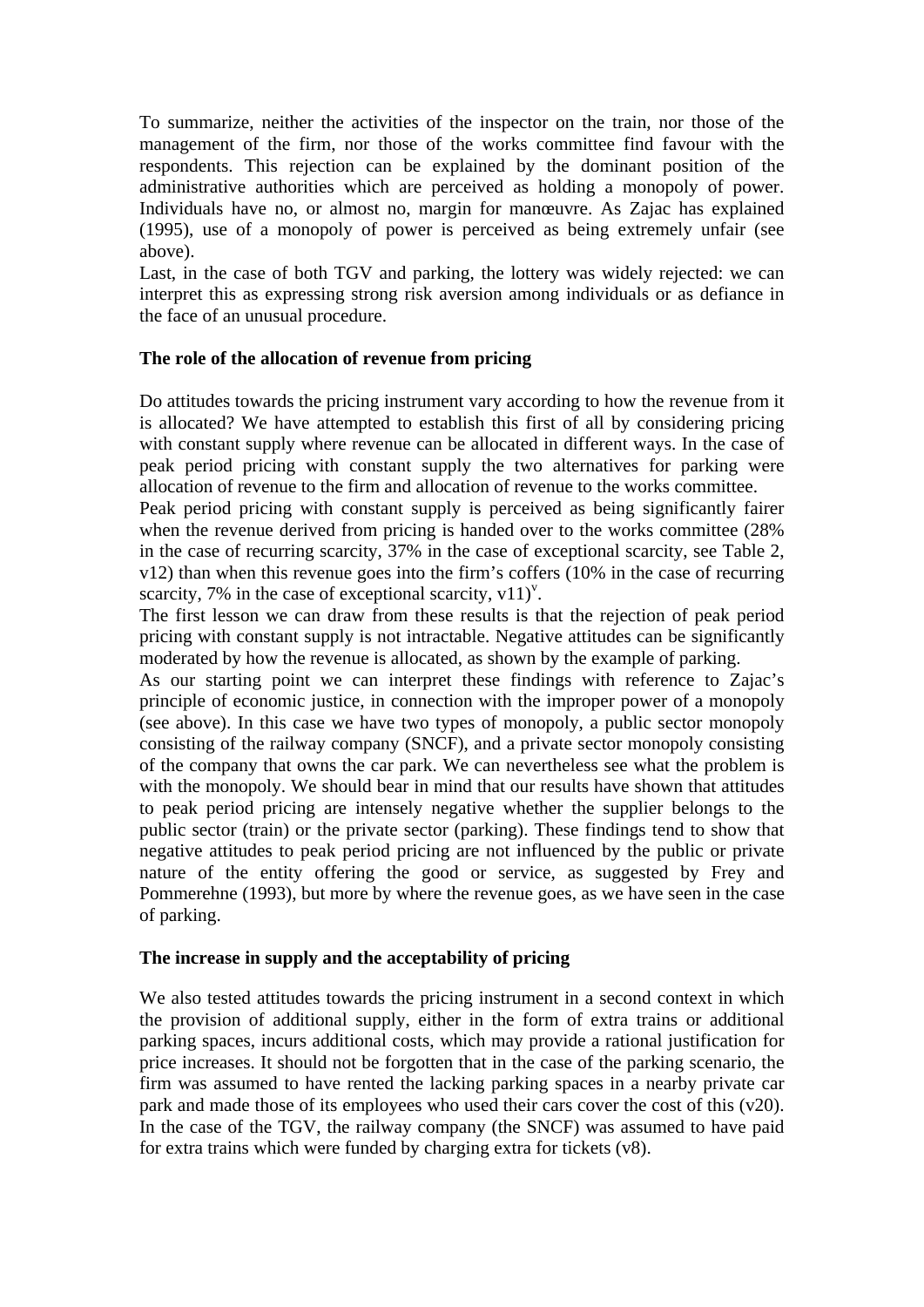Peak period pricing with additional supply is nevertheless perceived as being unfair: only 29% of respondents consider it to be fair for the TGV in the case of recurring congestion (Table 1, v8), 38% consider it fair for recurring parking congestion and 51% consider it fair in the case of exceptional parking congestion (Table 2,  $v20$ )<sup>vi</sup>. However, these solutions were not as strongly rejected as peak period pricing with constant supply (see above).

The first lesson is that additional supply which accompanies a price rise can, like the way revenue is allocated, reduce opposition among respondents, or even divide those for and those against into two approximately equal groups. Our results are to some extent consistent with those of FP who noted less price aversion in the recurring situation when respondents *expect* supply to be increased. However, our survey differs from that of the above authors as the solutions proposed to respondents explicitly mention the additional supply which accompanies the price rise. We have observed that this information changes very little in the attitudes of respondents which remained generally unfavourable.

Does this mean it would be advisable to provide additional explanations to gain the approval of consumers? This is not what is suggested by the work of Bolton et al. (2003) and Vaidyanathan and Aggarwal (2003): however, our results do not prompt the same conclusion as, in the case of the TGV, attitudes towards peak period pricing with additional supply are less negative than towards peak period pricing with constant supply (compare v8 with v2 in Table 1).

Moreover, for parking, the provision of additional supply (v20), in both exceptional and recurring congestion situations gives an unexpected result. Peak period pricing with additional supply is considered to be significantly fairer (see Table 4 in the Appendix, v20, test U) in the case of exceptional congestion (51%, see Table 2, v20) than in the recurring situation (38%). It therefore does not seem to be the recurring nature of the situation which makes pricing more acceptable, because in this case people *would expect* additional supply. It is the very fact of providing additional supply which makes pricing more acceptable, and potentially the recurring nature of the situation in which this solution is applied could even make it less acceptable.

#### **The right to compensation**

If negative attitudes to the use of peak period pricing to solve problems of excess demand were to be confirmed, is there any alternative means of pricing which might gain approval?

Unlike peak period pricing with constant supply, compensation is overwhelmingly considered to be fair in the case of the TGV in the recurring situation (80%, see Table 1, v7), parking in the recurring situation (89%, see Table 2; v19), parking in the exceptional situation (93%, v19) and the TGV in the exceptional situation (95%, Table 1, v7).

The right to compensation is therefore strongly reaffirmed. However, our results go further than this, as compensation is expected not only from society via a public monopoly (the public sector railway company) but also from a private monopoly (the private company that owns the car park). The principle of compensation stands out among our results as it is the principle which is considered to be the fairest, with the principle of a moral rule, in all the situations.

Another lesson we can draw relates to the additional supply mentioned above: providing additional supply in the context of peak period pricing can also be regarded as a form of compensation. Our results show that it is perceived as being extremely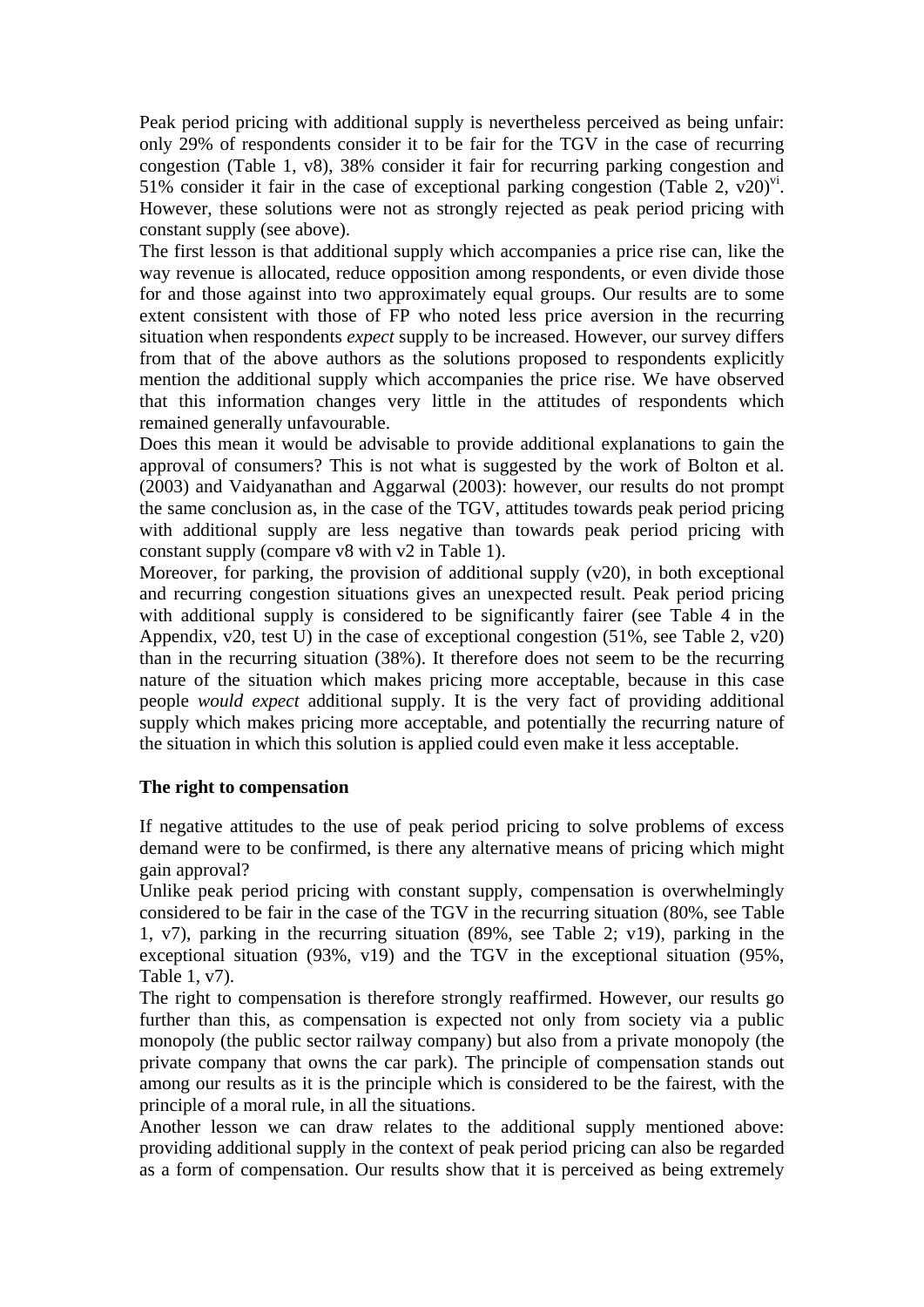indirect and hypothetical: support for this type of solution is much lower than support for direct compensation as we can see if we compare the pricing solutions with additional supply with the solutions with direct compensation (compare V8 and V7 in Table 1and V20 and V19 in Table 2).

It is of course the case that pricing is overwhelmingly rejected as a means of limiting excess demand. But this does not mean that pricing must be rejected as an instrument in all cases: our results show that its use in the form of compensation may be considered fair by the vast majority of people.

#### **The reference transaction, moral rule and queueing**

For KKT (1986), the feeling of unfairness appears when the exchange no longer takes account of the reference transaction. The concept of reference transaction allows us to understand the perception of justice linked to the principles of the moral rule and queueing.

For both the TGV and parking scenarios, the principle by which seats and spaces are allocated on the basis of a moral rule is considered to be very fair (between 70% and 90% in the case of the TGV, more than 90% in the two parking situations; see respectively Table 1, v3 and Table 2, v14). In both cases, the reference transaction involved application and compliance with this moral rule.

In the case of queueing, our findings are slightly different. According to our results, queueing is not always considered to be the fairest means of allocation in the case of a problem of scarcity: this runs counter to the conclusions reached by FP, for whom the traditional "first come, first served" procedure is greatly preferred to pricing.

While the principle of queueing is considered to be fair in the case of parking (68% in the exceptional situation, 69% in the recurring situation, see Table 2, v18), it is in contrast considered to be essentially unfair in the case of the TGV where the difference between the different types of situation is significant (only 37% considered queueing fair in the exceptional situation, and 33% in the recurring situation, see Table 1 and Table 3 in the Appendix, v6).

In the case of parking, management by means of queueing seems to be well accepted and has therefore been incorporated into the reference transaction. In contrast, in the case of the TGV, the reference transaction is based on a system of seat reservation which means that the management of scarcity by means of queueing is negatively perceived.

To sum up, the management of scarcity in the case of company parking shows that the reference transaction is constructed on the basis of the combined application of the moral rule and queueing. In the case of the TGV, the reference transaction is based on a moral rule and a system of reservation.

Our results show that the reference transaction modifies the way in which a principle of justice which is commonly considered to be "fair", such as queueing, is perceived. *Do these attitudes vary according to the social and economic situation of individuals?* 

We have conducted systematic (Kruskall-Wallis) tests to see whether attitudes towards these principles of regulation vary as a function of the personal socioeconomic characteristics of the respondents, namely gender, age and educational level(we have used the latter as an approximate guide to an individual's income). Apart from in two situations, the influence of socioeconomic characteristics is statistically not significant.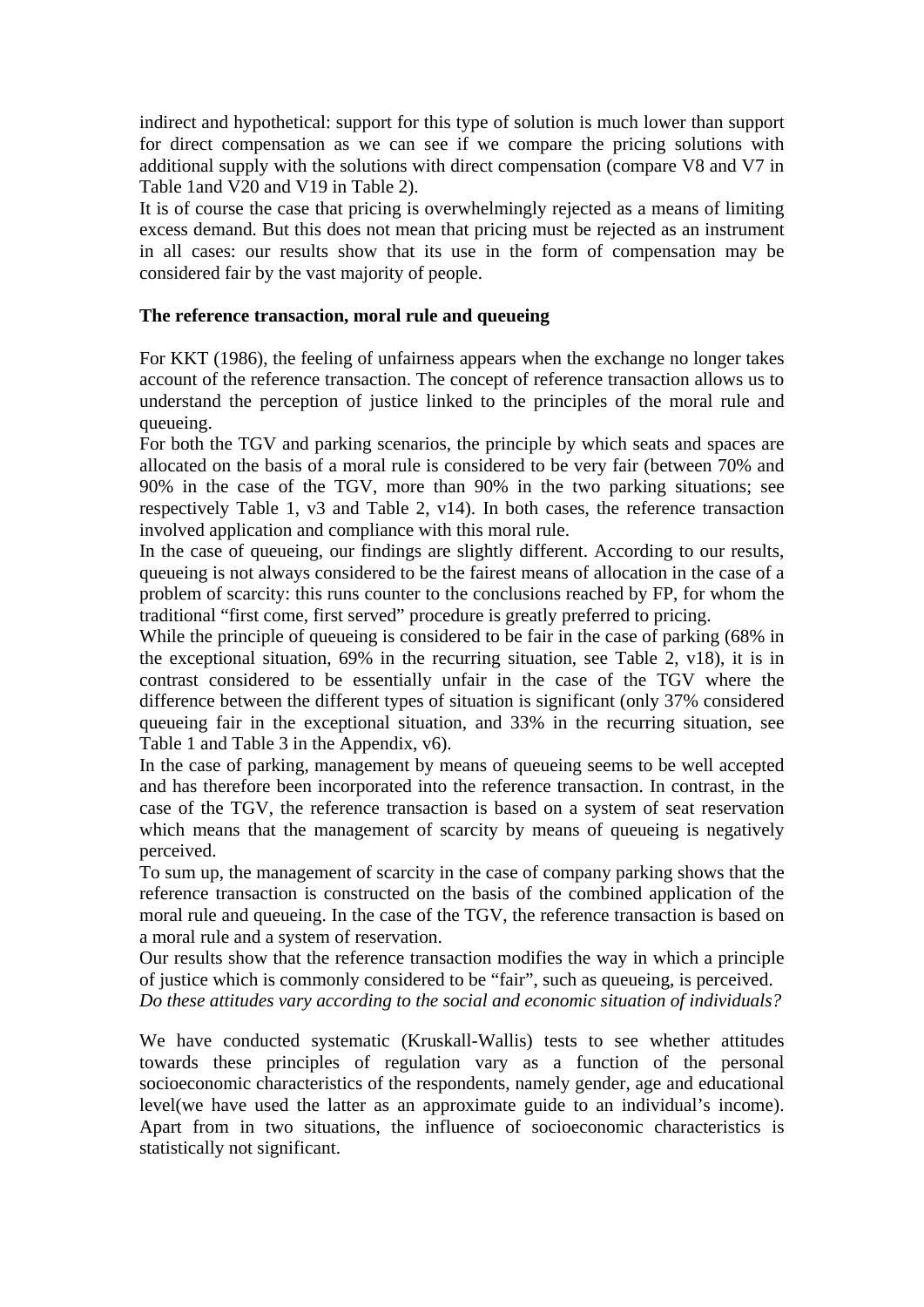These findings therefore do not invalidate the hypothesis that the attitudes expressed here by respondents are of a generic nature and independent of their personal situation. It is as though our respondents had placed themselves behind Rawls' veil of ignorance (1971).

# **5. CONCLUSION**

Our results confirm the overwhelming rejection of peak period pricing as a means of regulating excess demand. However, the results give the impression that confronted by a repeated situation of excess demand, people find peak period pricing slightly more acceptable because it is possible to take steps beforehand in order to avoid the peak.

The use of administrative procedures or lotteries to allocate seats or parking spaces is also rejected. Our results to some extent invalidate previous work which found that administrative allocation was perceived to be fairer than the pricing solution. It would seem that attitudes towards this principle of allocation depend on how much confidence people have in those managing it.

The rejection of peak period pricing with constant supply is not intractable: people's opposition can be reduced if they can influence how the monopoly uses the revenue. However, whether monopoly in question belongs to the public or private sectors does not affect the intensity of opposition to peak period pricing.

Accompanying a price rise with an additional service or infrastructure reduces opposition in the same way as the right to influence the use of revenue, but the negative attitudes nevertheless subsist. It is the additional supply which makes pricing more acceptable and not the context of recurring congestion in which this solution is applied, rather the contrary.

The moral rule is judged to be very fair in all cases. However, we have shown that managing scarcity with queues, although generally considered to be one of the fairesttool, is not universally considered to be so. The reference transaction may lead to a rejection of the management of scarcity by means of queueing, for example in the case of a service which is generally accessed by means of a reservation system.

Last, our results allow us to moderate conclusions which are on first view rather pessimistic from the economic standpoint by showing that compensation, which is overwhelmingly considered to be fair, can radically modify attitudes of rejection with regard to the pricing instrument. The right to compensation is overwhelmingly demanded from the monopoly holder, whether it belongs to the public or private sector: it could therefore be possible to rehabilitate pricing in the form of compensation.

## **ACKNOWLEDGEMENTS**

This paper is based on research that was subsidized by the ADEME (French Environment and Energy Conservation Agency, Agreement no. 00 03 040).

## **REFERENCES**

Barzel, Y. (1974). A theory of rationing by waiting, *Journal of Law and Economics*, vol 17, n°1, 73-95.

Bolton, L.E., Warlop, L., Alba, J.W. (2003). Consumer perceptions of (un)fairness, *Journal of Consumer Research*, vol 29, pp.476-491.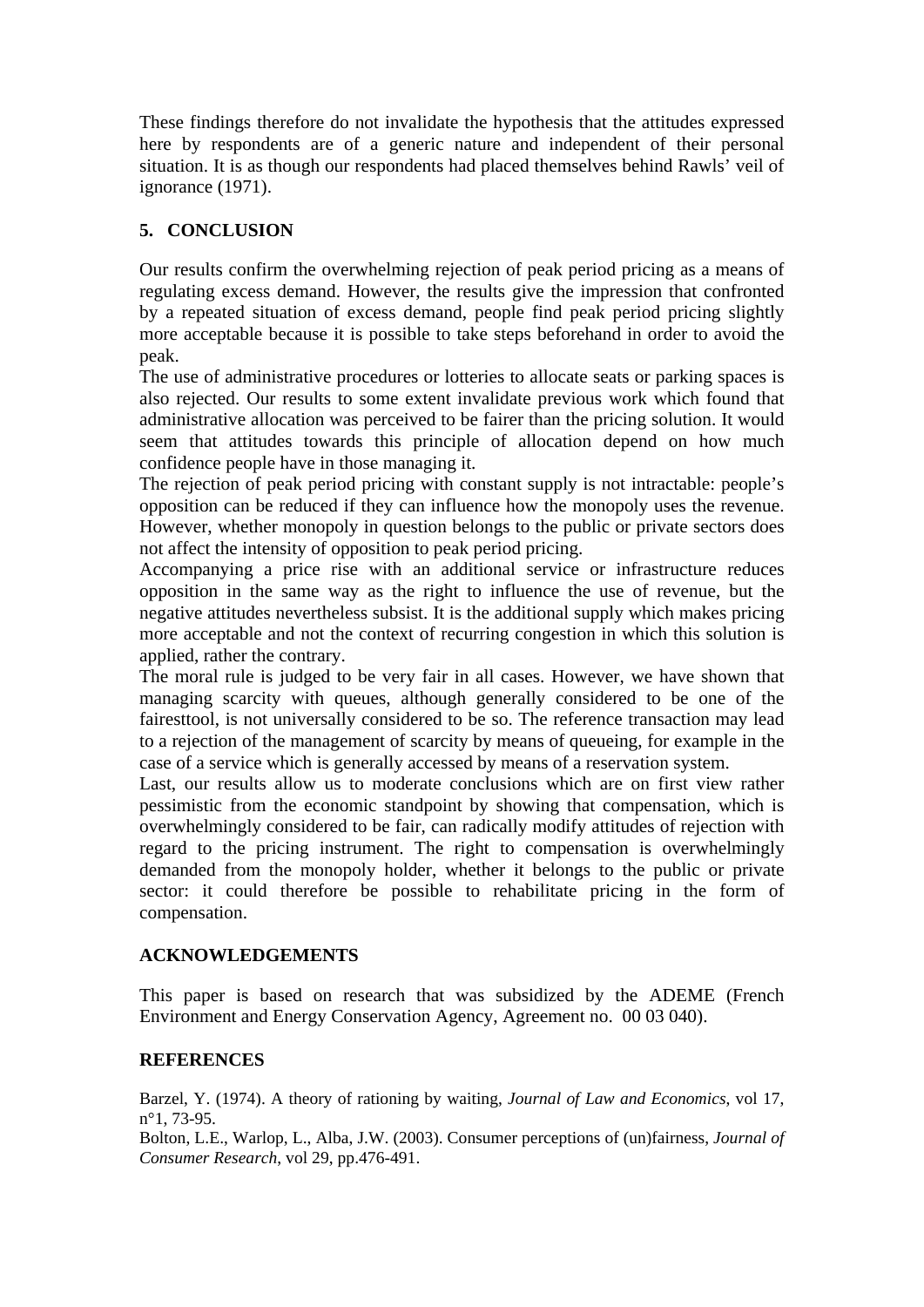Brueckner, J.K. (2002). Airport congestion when carriers have market power, *American Economic Review*, vol 92, n°5, pp.1357-1375, dec.

Dupuit, J. (1849). De l'influence des péages sur l'utilité des voies de communication, *Annales des Ponts et Chaussées*, n°207, p.170-248.

Frey, B.S., Pommerehne, W.W. (1993). On the fairness of pricing - an emprical survey among the general population, *Journal of Economic Behavior and Organisation*, 20, 295-307.

Frey, B.S., Oberholzer-Gee, F. (1996). Fair Siting Procedures: An Empirical Analysis of Their Importance and Characteristics, *Journal of Policy Analysis and Management*, vol 15, n°3, 353-376.

Frey, B.S., Oberholzer-Gee, F., Eichenberger, R. (1996). The old lady visits your backyard: a tale of morals and markets, *The Journal of Political Economy*, vol 104, n°6, pp.1297-1313.

Glazer, A., Lave, C. (1996). Regulation by prices and by command, *Journal of Regulatory Economics*, vol 9, n°2, pp.191-197.

Hicks, J. (1939). The Foundations of Welfare Economics, *Economic Journal*, Vol. 49, p.696- 712.

Kahneman, D., Knestsch, J.L., Thaler, R. (1986). Fairness as a constraint on profit seeking: entitlements in the market, *American Economic Review*, vol 76, N°4, pp.728-741.

Kaldor, N. (1939). Welfare propositions in economics and interpersonal comparisons of Utility, *Economic Journal*,. V.49, pp. 549-552.

Kunreuther, H., Easterling, D. (1996). The role of compensation in siting hazardous facilities, *Journal of Policy Analysis and Management*, 15, 601-622.

Lehman, E. (1975). *Nonparametrics: Statistical Methods Based on Ranks*, Holden Publisher Inc.

Niskanen, W.A. (1971). *Bureaucracy and representative government*, Aldine, Atherton, Chicago.

Oberholzer-Gee, F., Weck-Hannemann (2002). Pricing road use: politico-economic and fairness considerations, *Transportation Research Part D*, 7, 357-371.

Pareto, V. (1927). *Manuel d'Economie Politique*, Paris Girard.

Pigou, A.C. (1920). *The Economics of welfare*, 4<sup>th</sup> edition, Macmillan, London.

Pigou, A.C. (1947). Economy progress in a stable environment, *Economica*, New Series, 14, 180-188.

Raux, C., Souche, S. (2004). The acceptability of urban road pricing: a theoretical analysis applied to experience in Lyon, *Journal of Transport Economics and Policy,* 33p., may.

Rawls, J. (1971). *A Theory of Justice*. Harvard University Press, 607p.

Sah, R.K. (1987). Queues, rations, and market: comparisons of outcomes for poor and the rich, *The Amercian Economic Review*, vol 77, n°1, 69-77.

Samuelson, P-A. (1947). *Foundations of Economic Analysis*, Harvard Economic Studies vol. LXXX, Cambridge: Harvard University Press.

Taylor, G.A., Tsui, K.K.K., Zhu, L. (2003). Lottery or waiting-line auctions?, *Journal of Publics Economics*, pp.1313-1334.

Vaidyanathan, R., Aggarwal, P. (2003). Who is the fairest of them all? An attributional approach to price fairness perceptions, *Journal of Buisness Research*, 56, 453-463.

Vickrey W. (1963). Pricing in urban and suburban transport, *American Economic Review*: *Papers and Proceedings,* 53 (2), p.452-465, May.

Weitzman, M.L. (1977). Is the price system or rationing more effective in getting a commodity to those who need it most?, *Bell Journal of Economics*, 8, 517-524.

Zajac, E.E. (1995). *Political economy of fairness*, The MIT Press, Cambridge, Mass., 325 p.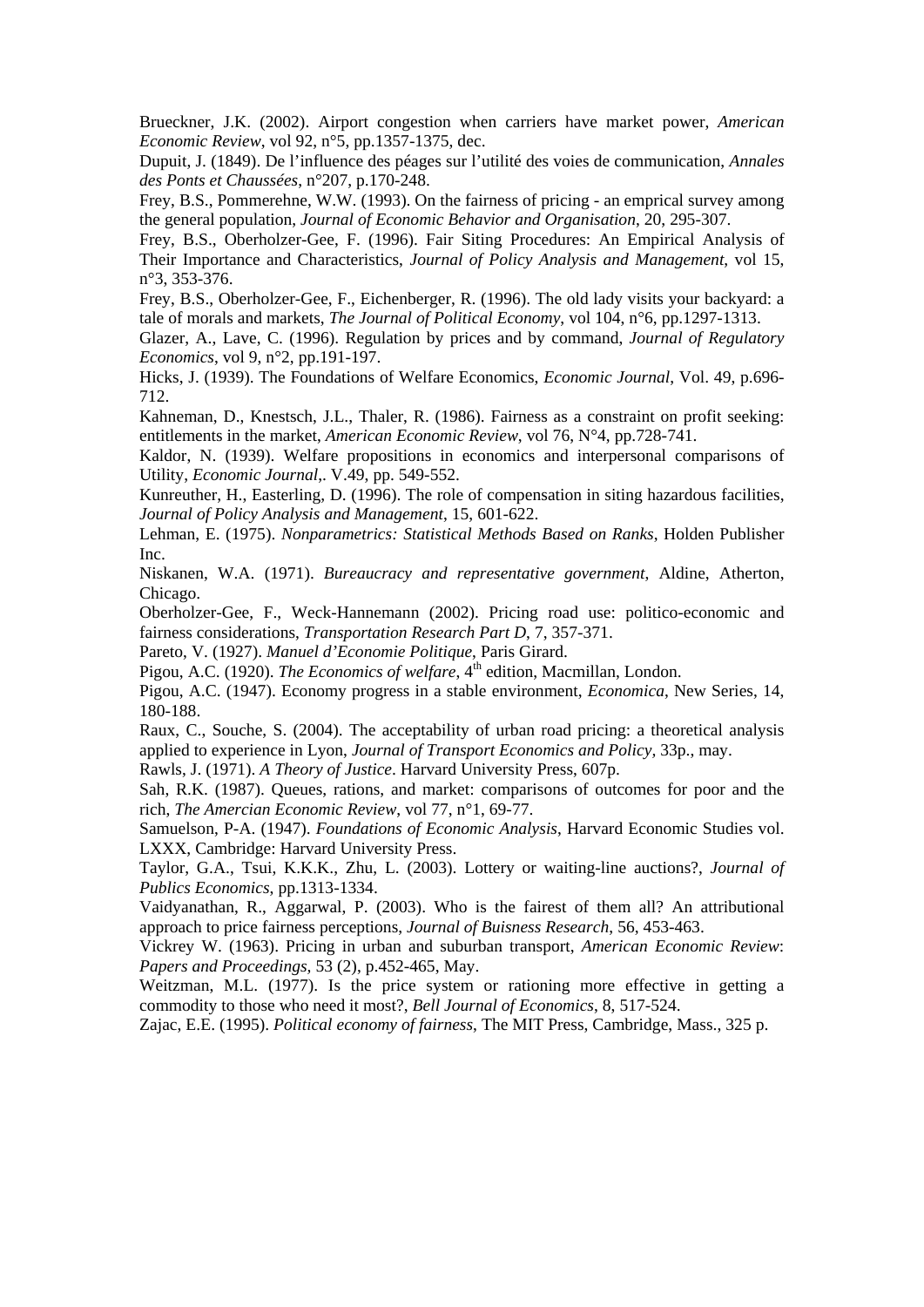# **APPENDIX: STATISTICAL TESTS**

|                |                                                         | Context     | Median | Lowe<br>r | Upper | $\%$<br>essentially<br>or very fair |
|----------------|---------------------------------------------------------|-------------|--------|-----------|-------|-------------------------------------|
| v2             | Peak period pricing with constant<br>supply             | exceptional | 2.0    | 2.0       | 2.0   | 10 %                                |
| v4             | Lottery                                                 | recurring   | 2.0    | 2.0       | 2.5   | 4 %                                 |
| v <sub>5</sub> | Unknown administrative rule                             | exceptional | 2.0    | 2.0       | 2.5   | 13 %                                |
| v4             | Lottery                                                 | exceptional | 2.5    | 2.0       | 2.5   | 17 %                                |
| v5             | Unknown administrative rule                             | recurring   | 2.5    | 2.5       | 3.0   | 21 %                                |
| v2             | Peak period pricing with constant<br>supply             | recurring   | 3.0    | 2.5       | 3.0   | 10 %                                |
| v6             | Queueing                                                | exceptional | 3.5    | 3.0       | 3.5   | 37 %                                |
| v8             | Peak period pricing with additional recurring<br>supply |             | 3.75   | 3.5       | 4.0   | 29 %                                |
| v6             | Queueing                                                | recurring   | 4.0    | 3.5       | 4.0   | 33 %                                |
| v3             | Moral rule                                              | exceptional | 5.5    | 5.5       | 5.5   | 90 %                                |
| v7             | Compensation                                            | exceptional | 5.5    | 5.5       | 5.5   | 95 %                                |
| v3             | Moral rule                                              | recurring   | 6.0    | 6.0       | 6.5   | 70 %                                |
| v7             | Compensation                                            | recurring   | 6.0    | 6.0       | 6.0   | 80 %                                |

*Table 1: The case of the TGV. Median values with their confidence intervals, % fair*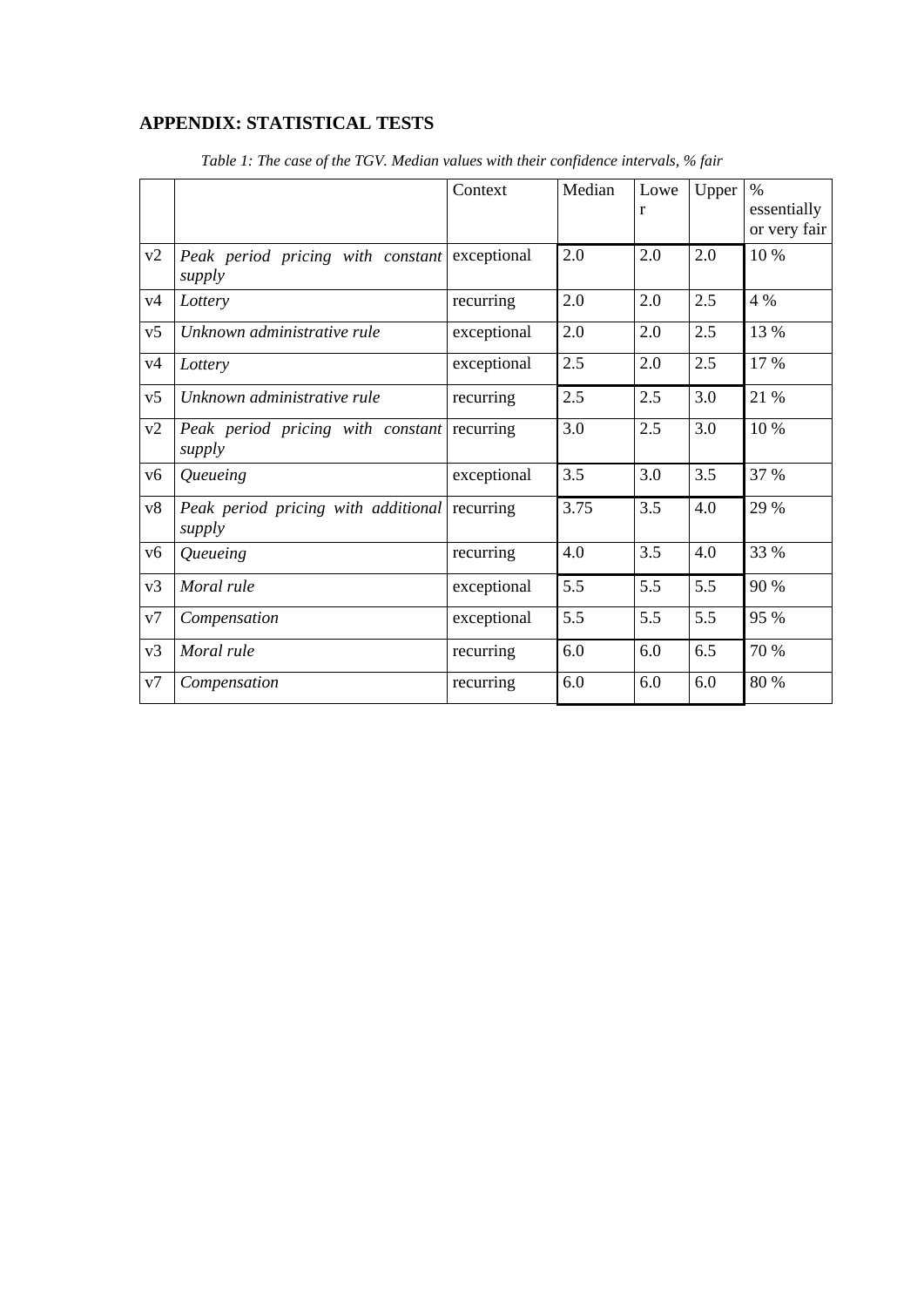|                      | Our coding:                                      | Context     | Median | Lowe<br>r | Upper | $\%$<br>essentially<br>or very fair |
|----------------------|--------------------------------------------------|-------------|--------|-----------|-------|-------------------------------------|
| v1<br>6              | Unknown administrative rule $(MF^*)$             | exceptional | 3.0    | 3.0       | 3.5   | 8 %                                 |
| v1<br>1              | Peak period pricing with constant supply<br>(MF) | exceptional | 3.5    | 3.0       | 3.5   | 7 %                                 |
| v1<br>1              | Peak period pricing with constant supply<br>(MF) | recurring   | 3.5    | 3.0       | 3.5   | 10 %                                |
| v1<br>6              | Unknown administrative rule (MF)                 | recurring   | 3.5    | 3.0       | 3.5   | 10 %                                |
| v1<br>$\tau$         | Unknown administrative rule $(WC^{**})$          | exceptional | 3.5    | 3.5       | 3.5   | 13 %                                |
| v1<br>5              | Lottery                                          | recurring   | 3.5    | 3.5       | 4.0   | 12 %                                |
| v <sub>1</sub><br>5  | Lottery                                          | exceptional | 3.5    | 3.5       | 4.0   | 17 %                                |
| v1<br>$\tau$         | Unknown administrative rule (WC)                 | recurring   | 4.0    | 3.5       | 4.0   | 14 %                                |
| v1<br>2              | Peak period pricing with constant supply<br>(WC) | recurring   | 5.0    | 4.5       | 5.5   | 28 %                                |
| v1<br>2              | Peak period pricing with constant supply<br>(WC) | exceptional | 5.5    | 5.0       | 6.0   | 37 %                                |
| v2<br>$\overline{0}$ | Peak period pricing with additional supply       | recurring   | 6.0    | 5.0       | 6.5   | 38 %                                |
| v2<br>$\overline{0}$ | Peak period pricing with additional supply       | exceptional | 6.5    | 6.0       | 7.0   | 51 %                                |
| v1<br>8              | Queueing                                         | exceptional | 7.5    | 7.5       | 8.0   | 68 %                                |
| v1<br>8              | Queueing                                         | recurring   | 8.0    | 7.5       | 8.0   | 69 %                                |
| v1<br>9              | Compensation                                     | exceptional | 8.5    | 8.5       | 9.0   | 93 %                                |
| v1<br>$\overline{4}$ | Moral rule                                       | recurring   | 9.0    | 9.0       | 9.0   | 91 %                                |
| v1<br>9              | Compensation                                     | recurring   | 9.0    | 9.0       | 9.0   | 89 %                                |
| v1<br>$\overline{4}$ | Moral rule                                       | exceptional | 9.0    | 9.0       | 9.5   | 96 %                                |

*Table 2: The case of parking, median values with their confidence intervals, % fair* 

*\* MF = Management of the Firm, \*\* WC = Works Council.*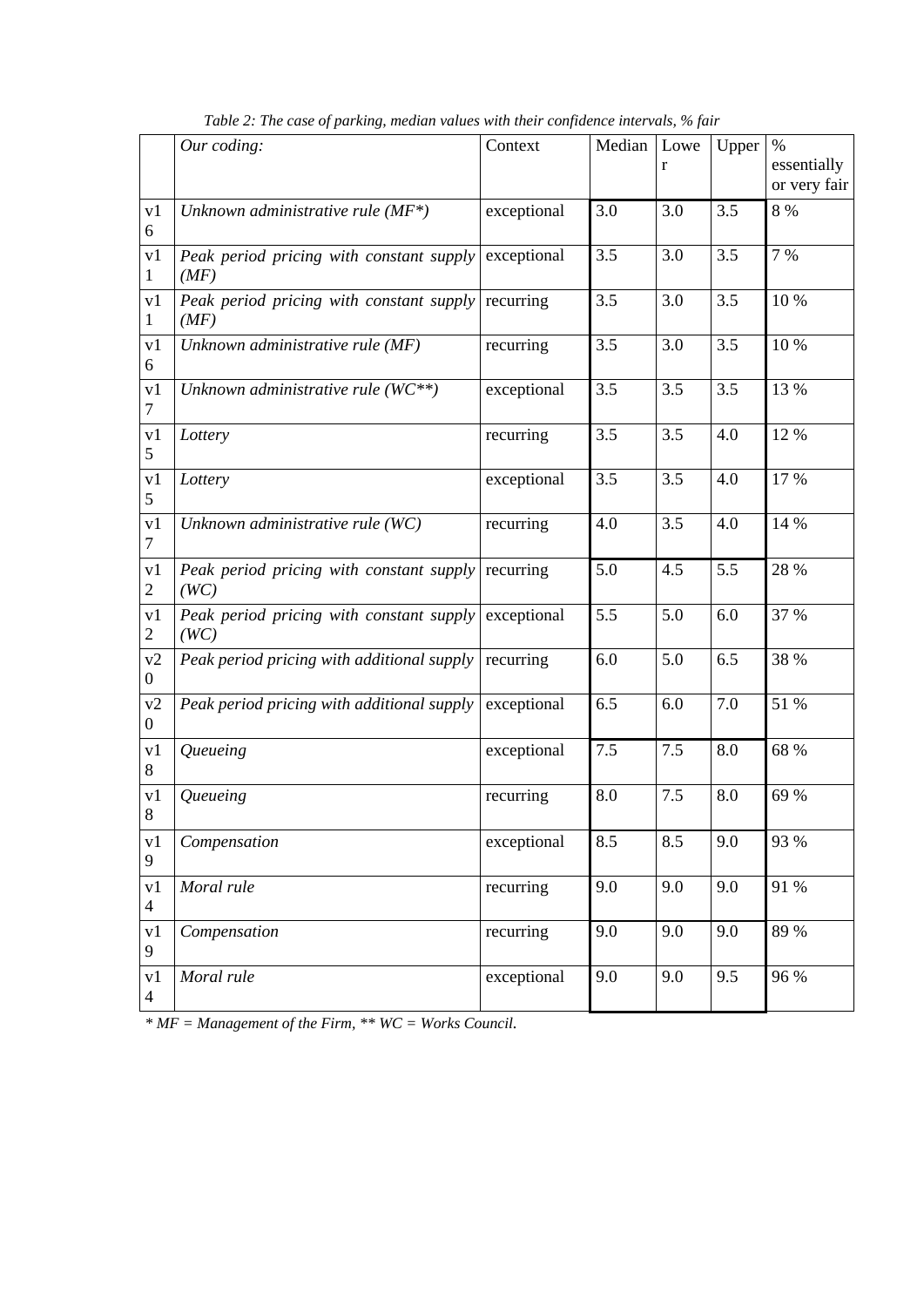|                |                                             | Median:<br>exceptional<br>recurring | Transf. | Similar<br>distributions<br>? | KS Test*<br>$p^{***}$ | U Test **<br>$p^{***}$ |
|----------------|---------------------------------------------|-------------------------------------|---------|-------------------------------|-----------------------|------------------------|
| v4             | Lottery                                     | 2.5<br>2.0                          | no      | yes                           | 0.078                 | 0.03                   |
| v <sub>5</sub> | administrative<br><i>Unknown</i><br>rule    | 2.0<br>2.5                          | Log     | yes                           | 0.0001                | < 0.0001               |
| v2             | Peak period pricing with<br>constant supply | 2.0<br>3.0                          | Log     | yes                           | < 0.0001              | < 0.0001               |
| v6             | Queueing                                    | 3.5<br>4.0                          | Log     | yes                           | < 0.0001              | < 0.0001               |
| v3             | Moral rule                                  | 5.5<br>6.0                          | Log     | approx.                       | < 0.0001              | < 0.0001               |
| v7             | Compensation                                | 5.5<br>6.0                          | Log     | approx.                       | < 0.0001              | < 0.0001               |

*Table 3: for the TGV, tests of the differences between a situation of temporary and recurring congestion* 

*Table 4: case of parking, tests of the differences between the temporary and recurring situations of congestion.* 

|                      | Our coding:                                                 | Median:<br>exceptional<br>recurring | Transf. | Similar<br>distributions<br>$\overline{?}$ | Test KS*<br>$p***$ | Test U**<br>$p***$ |
|----------------------|-------------------------------------------------------------|-------------------------------------|---------|--------------------------------------------|--------------------|--------------------|
| v1<br>1              | period<br>pricing<br>Peak<br>with<br>constant supply $(MF)$ | 3.5<br>3.5                          | no      | yes                                        | 0.515              | 0.264              |
| v1<br>2              | with<br>Peak period<br>pricing<br>constant supply (WC)      | 5.5<br>5.0                          | Log     | approx.                                    | 0.194              | 0.052              |
| v1<br>4              | Moral rule                                                  | 9.0<br>9.0                          | Log     | approx.                                    | 0.884              | 0.253              |
| v1<br>5              | Lottery                                                     | 3.5<br>3.5                          | Log     | approx.                                    | 0.406              | 0.143              |
| v1<br>6              | administrative<br><b>Unknown</b><br>rule<br>(MF)            | 3.0<br>3.5                          | Log     | approx.                                    | 0.523              | 0.038              |
| v1<br>7              | administrative<br>Unknown<br>rule<br>(WC)                   | 3.5<br>4.0                          | no      | yes                                        | 0.385              | 0.018              |
| v1<br>8              | Queueing                                                    | 7.5<br>8.0                          | no      | yes                                        | 0.975              | 0.270              |
| v1<br>9              | Compensation                                                | 8.5<br>9.0                          | no      | yes                                        | 0.031              | 0.009              |
| v2<br>$\overline{0}$ | pricing<br>period<br>Peak<br>with<br>additional supply      | 6.5<br>6.0                          | no      | yes                                        | 0.031              | 0.005              |

\* Kolmogorov-Smirnov test

\*\* Mann-Whitney test

\*\*\* bilateral test, the value of p is compared to the significance threshold alpha/2=0.025